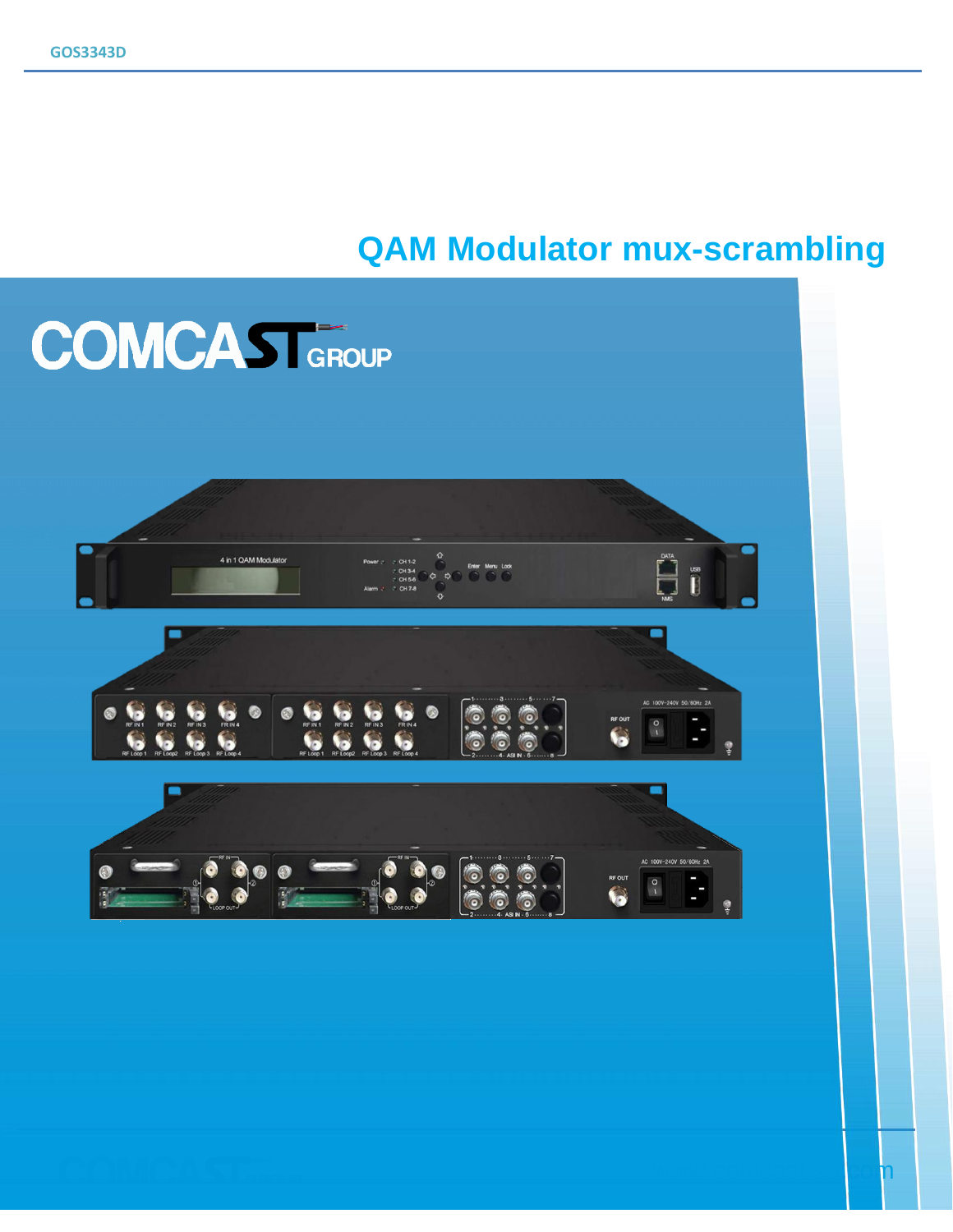# **Outline**

GOS3343D is a high performance and cost-effective mux-scrambling QAM modulator. It has multiple input ports optional. After multiplexing, scrambling and QAM modulating process, then it gives 4 RF output. To meet customers' various requirements, this device is also equipped with IP port to output 4 MPTS over UDP. Its pluggable structure design greatly facilitates the change of modules (demodulator) as needed.

The four CAMs/CIs (Optional) accompanied and BISS modules can descramble the programs input from 4 Tuner inputs. Its pluggable structure design greatly facilitates the change of modules (demodulator) as needed. GOS3343D is also characterized with high integrated level, high performance and low cost. This is very adaptable to newly generation CATV broadcasting system.

## **Ordering Configurtion**



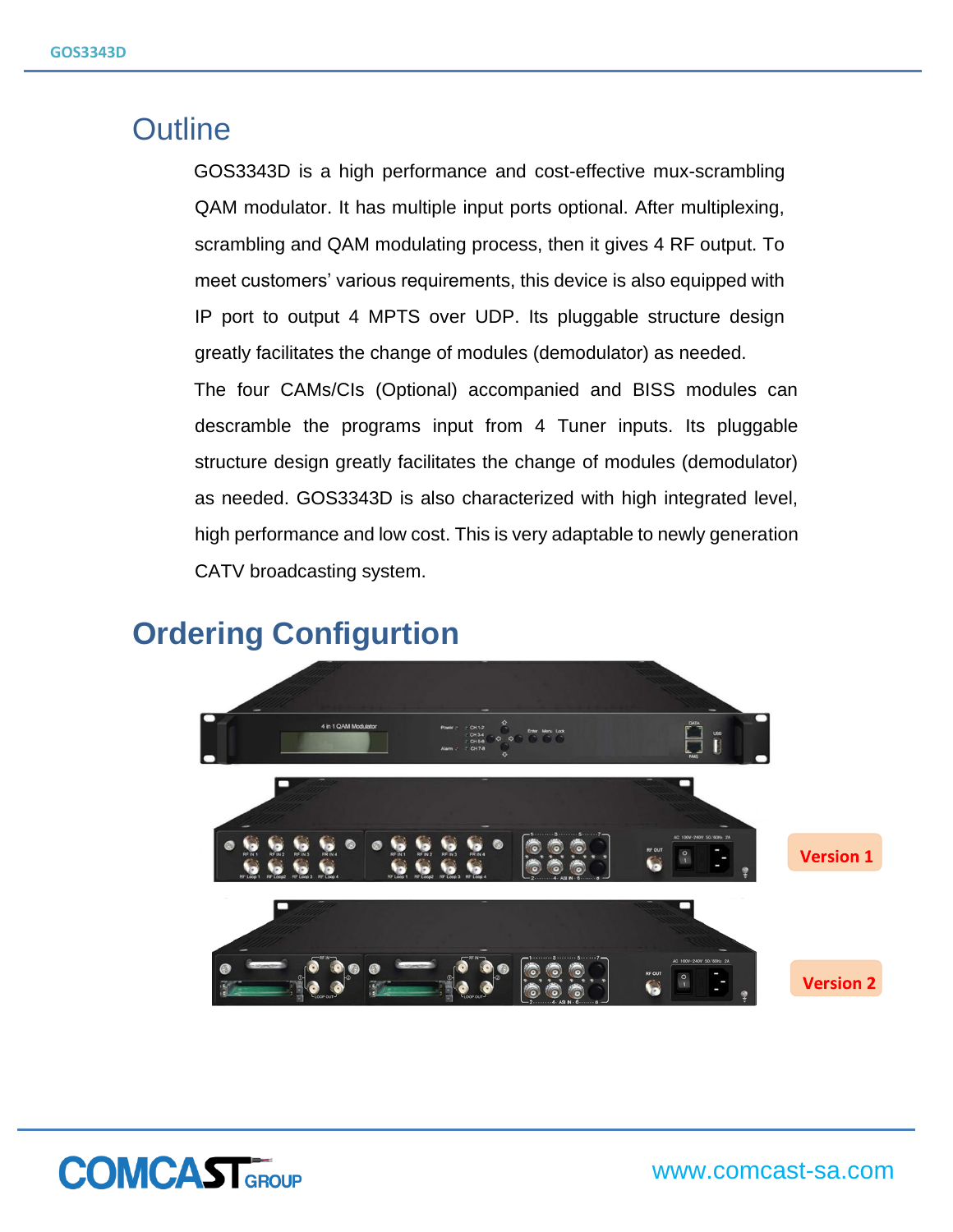# Key Features

- ⚫ **Multiple Input ports optional:**
- **8 DVB-C/T/(T)/ISDBT/S/S2/S2X/ATSC FTA Tuner + 6 ASI input ports+256 IP input (Version 1)**

**4 DVB-C/S/S2/ATSC Tuner with CAM+6 ASI input ports (Version 2)**

- ⚫ **Support 4 channels multiplexing+4 channels scrambling+4 channels QAM modulating**
- ⚫ **Fully support DVB-C (EN300 429) and ITU-T J.83A/B/C**
- ⚫ **Fully support DVB general scrambling system description ETR289, simulcrypt standard**

**ETSI 101 197 and ETSI 103 197**

- ⚫ **Support accurate PCR adjusting**
- ⚫ **Support PSI/SI editing and inserting**
- ⚫ **Excellent RF output performance index, MER≥40db**
- ⚫ **Support 4\*MPTS output over UDP**
- ⚫ **4 CAM decrypt multiple programs from 4 Tuner input (Optional)**
- ⚫ **Support BISS descrambling(only for Version 2)**
- ⚫ **Support LCD display and keyboard**
- ⚫ **Support Web management, Updates via web and USB**

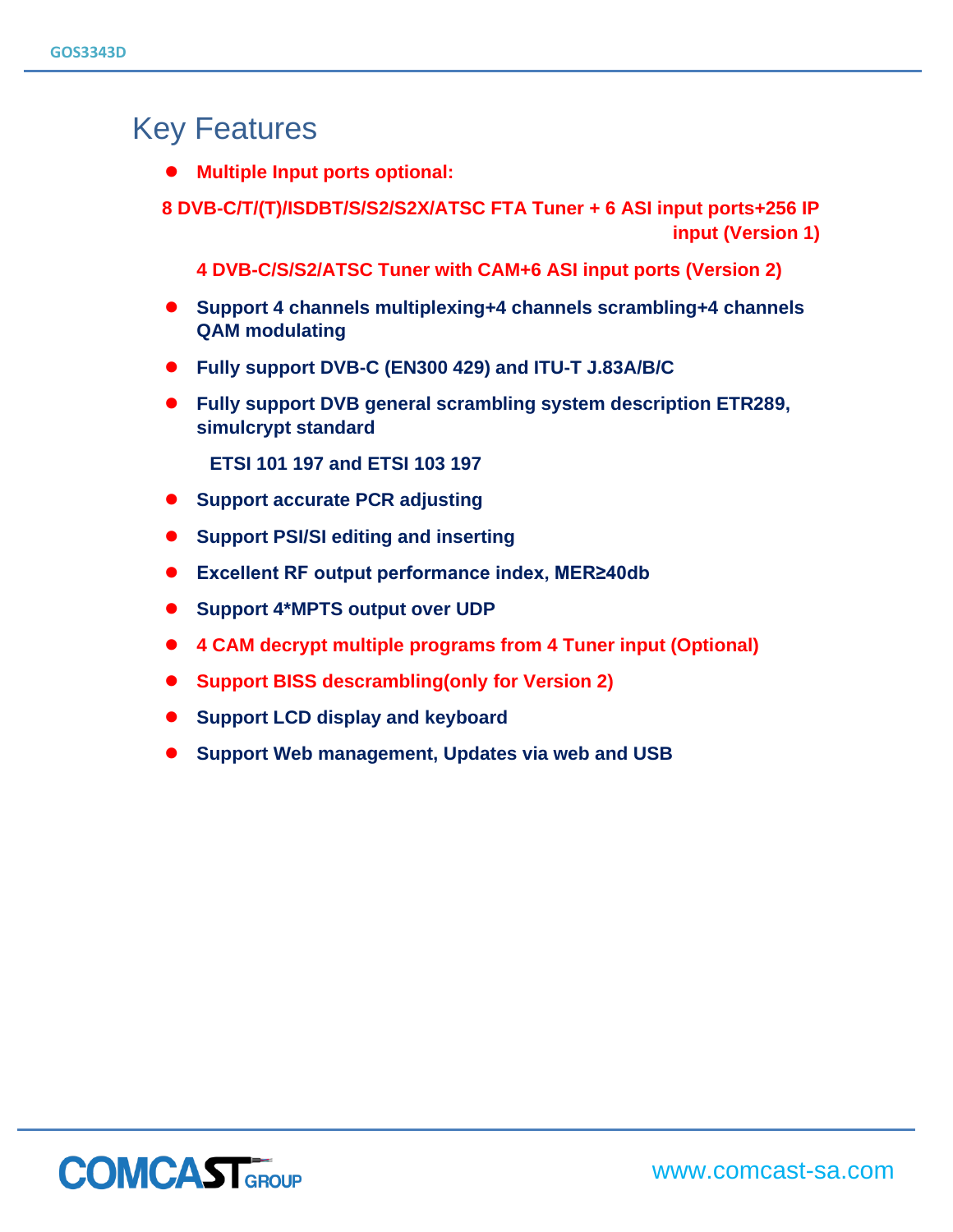# Working Principle





www.comcast-sa.com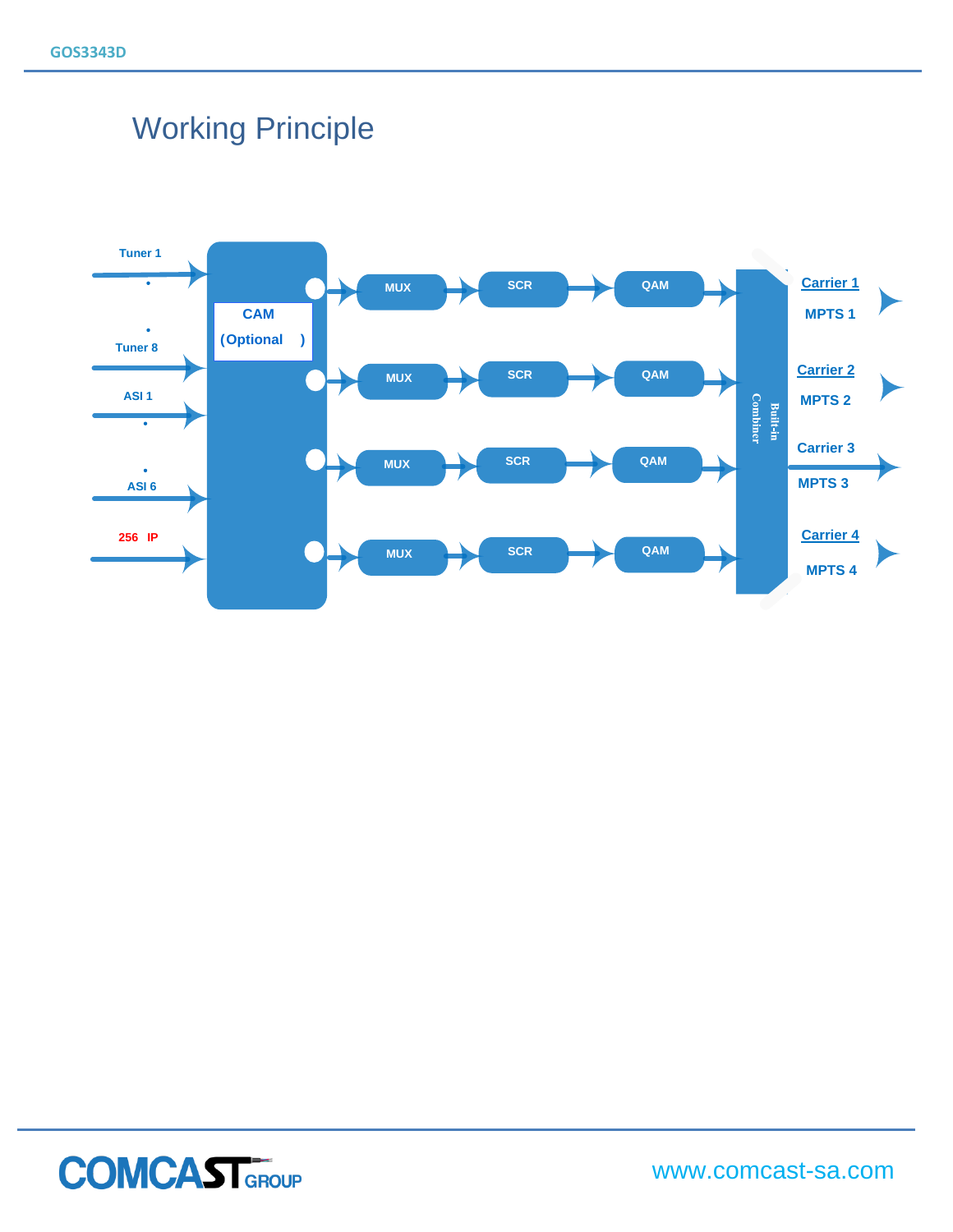# **Specifications**

| <b>Input</b>                   | 8 DVB-C/T/(T)/ISDBT/S/S2/S2X/ATSC FTA Tuner + 6 ASI input+256 IP input ------<br>Version 1 |                          |                      |                                                                                                                                                                   |       |  |  |  |
|--------------------------------|--------------------------------------------------------------------------------------------|--------------------------|----------------------|-------------------------------------------------------------------------------------------------------------------------------------------------------------------|-------|--|--|--|
|                                | 4 DVB-C/S/S2/ATSC Tuner with CAM + 6 ASI<br>$---Version 2$                                 |                          |                      |                                                                                                                                                                   |       |  |  |  |
| <b>Tuner</b><br><b>Section</b> | For Version 1<br>Multi-mode<br>tuners<br>switchable<br>(New Type)                          | DVB-C                    | Input<br>Frequency   | 60~890 MHz                                                                                                                                                        |       |  |  |  |
|                                |                                                                                            |                          | Standard             | J.83A, J.83C                                                                                                                                                      | J.83B |  |  |  |
|                                |                                                                                            |                          | Constellation        | 64/256 QAM<br>16/32/64/128/256 QAM                                                                                                                                |       |  |  |  |
|                                |                                                                                            | DVB-<br>T/(T)            | Input<br>Frequency   | 60~890 MHz                                                                                                                                                        |       |  |  |  |
|                                |                                                                                            |                          | <b>Bandwidth</b>     | 5/6/7/8 M                                                                                                                                                         |       |  |  |  |
|                                |                                                                                            | ISDB-T                   | Input<br>Frequency   | 60~890 MHz                                                                                                                                                        |       |  |  |  |
|                                | For Version 1<br>(New Type)                                                                | DVB-S                    | Input<br>Frequency   | 950~2150MHz                                                                                                                                                       |       |  |  |  |
|                                |                                                                                            |                          | Symbol rate          | $0.5 - 45$ Msps                                                                                                                                                   |       |  |  |  |
|                                |                                                                                            |                          | Signal<br>Strength   | - 65- - 25 dBm                                                                                                                                                    |       |  |  |  |
|                                |                                                                                            |                          | <b>FEC</b>           | 1/2, 2/3, 3/4, 5/6, 7/8                                                                                                                                           |       |  |  |  |
|                                |                                                                                            |                          | Constellation        | <b>QPSK</b>                                                                                                                                                       |       |  |  |  |
|                                |                                                                                            |                          | Max input<br>bitrate | ≤120 Mbps                                                                                                                                                         |       |  |  |  |
|                                |                                                                                            | DVB-<br>S <sub>2</sub> X | Input<br>Frequency   | 950~2150MHz                                                                                                                                                       |       |  |  |  |
|                                |                                                                                            |                          | Symbol rate          | QPSK/8PSK /16APSK : 0.5~45 Msps<br>32APSK: 0.5~40Msps;                                                                                                            |       |  |  |  |
|                                |                                                                                            |                          | <b>FEC</b>           | QPSK: 1/2, 3/5, 2/3, 3/4, 4/5, 5/6, 8/9, 9/10<br>8PSK: 3/5, 2/3, 3/4, 5/6, 8/9, 9/10<br>16APSK: 2/3, 3/4, 4/5, 5/6, 8/9, 9/10<br>32APSK: 3/4, 4/5, 5/6, 8/9, 9/10 |       |  |  |  |
|                                |                                                                                            |                          | Constellation        | QPSK, 8PSK, 16APSK, 32APSK                                                                                                                                        |       |  |  |  |
|                                |                                                                                            |                          | Max input<br>bitrate | ≤120 Mbps                                                                                                                                                         |       |  |  |  |
|                                |                                                                                            | DVB-<br>S <sub>2</sub> X | Input<br>Frequency   | 950~2150MHz                                                                                                                                                       |       |  |  |  |
|                                |                                                                                            |                          | Symbol rate          | QPSK/8PSK /16APSK : 0.5~45 Msps<br>8APSK: 0.5~40Msps<br>32APSK: 0.5~40Msps                                                                                        |       |  |  |  |

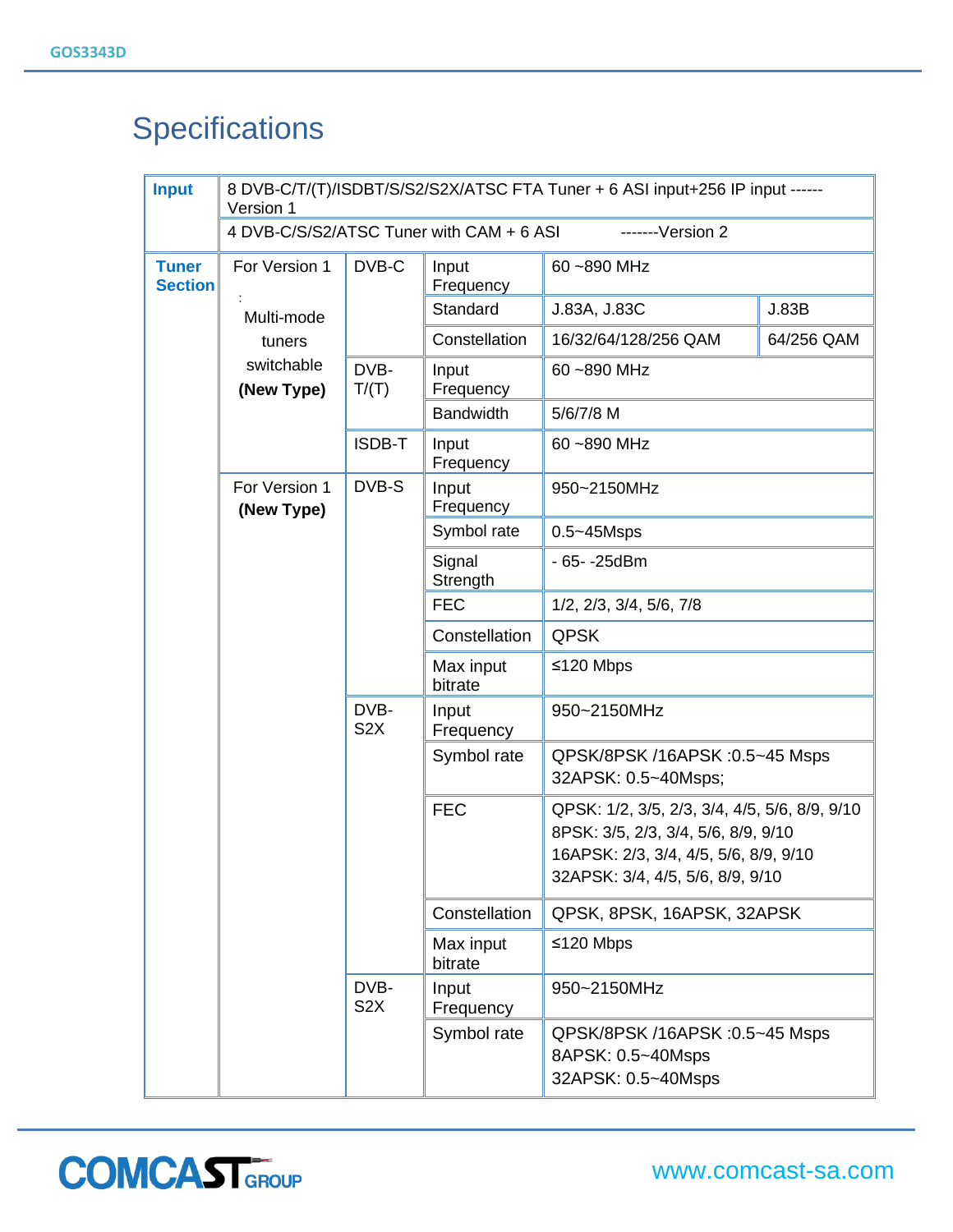|  |               |       | <b>FEC</b><br>Constellation | QPSK: 1/2, 3/5, 2/3, 3/4, 4/5, 5/6, 8/9,<br>9/10, 13/45, 9/20, 11/20<br>8PSK: 3/5, 2/3, 3/4, 5/6, 8/9, 9/10<br>8APSK: 5/9-L, 26/45-L<br>16APSK: 2/3, 3/4, 4/5, 5/6, 8/9, 9/10, 1/2-<br>L, 8/15-L, 5/9-L, 26/45, 3/5, 3/5-L, 28/45,<br>23/36, 2/3-L, 25/36, 13/18, 7/9, 77/90<br>32APSK: 3/4, 4/5, 5/6, 8/9, 2/3-L, 32/45,<br>11/15, 7/9<br>QPSK, 8PSK, 8APSK,<br>16APSK, |  |  |
|--|---------------|-------|-----------------------------|--------------------------------------------------------------------------------------------------------------------------------------------------------------------------------------------------------------------------------------------------------------------------------------------------------------------------------------------------------------------------|--|--|
|  |               |       |                             | 32APSK                                                                                                                                                                                                                                                                                                                                                                   |  |  |
|  |               |       | Max input<br>bitrate        | ≤120 Mbps                                                                                                                                                                                                                                                                                                                                                                |  |  |
|  | For Version 2 | DVB-C | Standard                    | J.83A(DVB-C), J.83B, J.83C                                                                                                                                                                                                                                                                                                                                               |  |  |
|  |               |       | Input<br>Frequency          | 30~1000Mhz                                                                                                                                                                                                                                                                                                                                                               |  |  |
|  |               |       | Constellation               | 16/32/64/128/256 QAM                                                                                                                                                                                                                                                                                                                                                     |  |  |
|  |               | DVB-S | Input<br>Frequency          | 950~2150MHz                                                                                                                                                                                                                                                                                                                                                              |  |  |
|  |               |       | Symbol rate                 | 2-45Msps                                                                                                                                                                                                                                                                                                                                                                 |  |  |

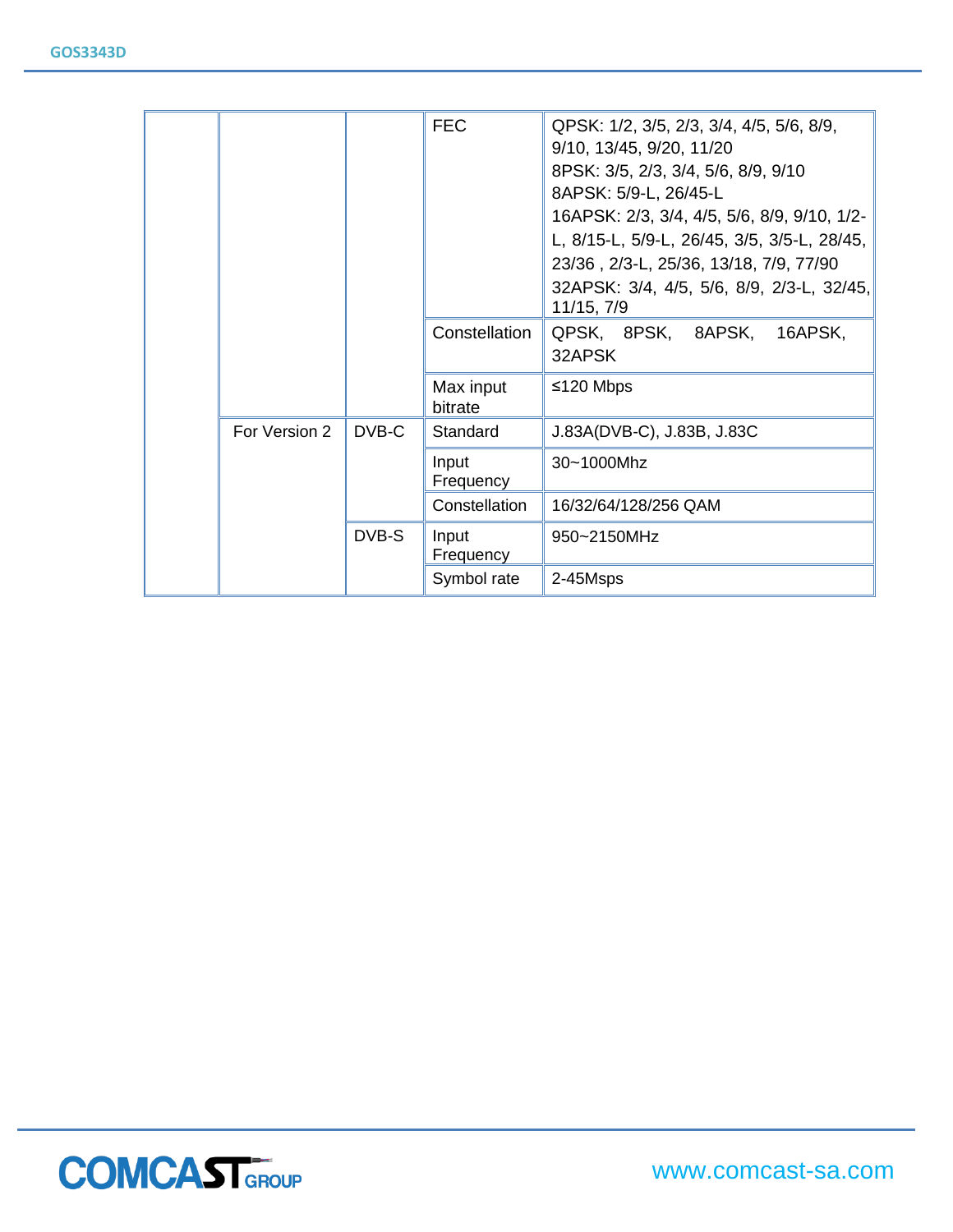|                     |                                 | <b>FEC</b>                                                 |                  |       | 1/2, 2/3, 3/4, 5/6, 7/8                 |              |  |  |
|---------------------|---------------------------------|------------------------------------------------------------|------------------|-------|-----------------------------------------|--------------|--|--|
|                     |                                 |                                                            | Signal Strength  |       | $-65 - -25$ dBm                         |              |  |  |
|                     |                                 |                                                            | Constellation    |       | <b>QPSK</b>                             |              |  |  |
|                     |                                 | DVB-S2                                                     | Input Frequency  |       | 950~2150MHz                             |              |  |  |
|                     |                                 |                                                            | Symbol rate      |       | QPSK/8PSK 1~45 Msps                     |              |  |  |
|                     |                                 |                                                            | <b>FEC</b>       |       | 1/2, 3/5, 2/3, 3/4, 4/5, 5/6, 8/9, 9/10 |              |  |  |
|                     |                                 |                                                            | Constellation    |       | QPSK, 8PSK                              |              |  |  |
|                     |                                 | <b>ATSC</b>                                                | Input Frequency  |       | 54~858MHz                               |              |  |  |
|                     |                                 |                                                            | <b>Bandwidth</b> |       | 6M                                      |              |  |  |
|                     |                                 |                                                            | Constellation    |       | 8VSB                                    |              |  |  |
| <b>Multiplexing</b> | Maximum PID                     | 128per input channel                                       |                  |       |                                         |              |  |  |
|                     | Remapping                       |                                                            |                  |       |                                         |              |  |  |
|                     | Function                        | PID remapping (automatically or manually)                  |                  |       |                                         |              |  |  |
|                     |                                 | <b>Accurate PCR adjusting</b>                              |                  |       |                                         |              |  |  |
|                     |                                 | Generate PSI/SI table automatically                        |                  |       |                                         |              |  |  |
| <b>Scrambling</b>   | Maximum                         | 4                                                          |                  |       |                                         |              |  |  |
|                     | simulcrypt CA                   |                                                            |                  |       |                                         |              |  |  |
|                     | Standard                        | ETSI 101 197, ETSI 103 197                                 |                  |       |                                         |              |  |  |
|                     | Connection                      | Local/remote connection                                    |                  |       |                                         |              |  |  |
| <b>Modulation</b>   | <b>QAM Channel</b>              | $\overline{4}$                                             |                  |       |                                         |              |  |  |
|                     | Standard                        | EN300 429/ITU-T J.83A/B/C                                  |                  |       |                                         |              |  |  |
|                     | <b>MER</b>                      | $\geq 40$ db                                               |                  |       |                                         |              |  |  |
|                     | RF frequency                    | 30~999MHz, 1KHz step                                       |                  |       |                                         |              |  |  |
|                     | RF output                       | -10~0dbm, 0.1db step ------ Version 1                      |                  |       |                                         |              |  |  |
|                     | level                           | -20~0dbm, 0.1db step ------Version 2                       |                  |       |                                         |              |  |  |
|                     | Symbol Rate                     | 5.0Msps~9.0Msps, 1ksps stepping                            |                  |       |                                         |              |  |  |
|                     |                                 | <b>J.83A</b>                                               |                  | J.83B |                                         | <b>J.83C</b> |  |  |
|                     | Constellation                   | 16/32/64/128/256QAM                                        |                  |       | 64/256 QAM                              | 64/256 QAM   |  |  |
|                     | <b>Bandwidth</b>                | 8M                                                         |                  | 6M    |                                         | 6M           |  |  |
| <b>System</b>       | Local interface                 | LCD + control buttons                                      |                  |       |                                         |              |  |  |
|                     | Remote<br>management            | Web NMS                                                    |                  |       |                                         |              |  |  |
|                     | <b>Stream Out</b>               | 4*MPTS over UDP out (RJ45, 1000M, Unicast/Multicast)       |                  |       |                                         |              |  |  |
|                     | Language                        | <b>English and Chinese</b>                                 |                  |       |                                         |              |  |  |
|                     | Software                        | Web and USB                                                |                  |       |                                         |              |  |  |
|                     | Upgrading                       |                                                            |                  |       |                                         |              |  |  |
| <b>General</b>      | <b>Dimension</b><br>$(W^*D^*H)$ | 482mmx300mmx44.5mm                                         |                  |       |                                         |              |  |  |
|                     | Temperature                     | $0-45^{\circ}$ C(Operation) ; -20~80 $^{\circ}$ C(Storage) |                  |       |                                         |              |  |  |
|                     | Power                           | AC 100V±1050/60Hz;                                         |                  |       |                                         |              |  |  |
|                     |                                 | AC 220V±10%, 50/60HZ                                       |                  |       |                                         |              |  |  |